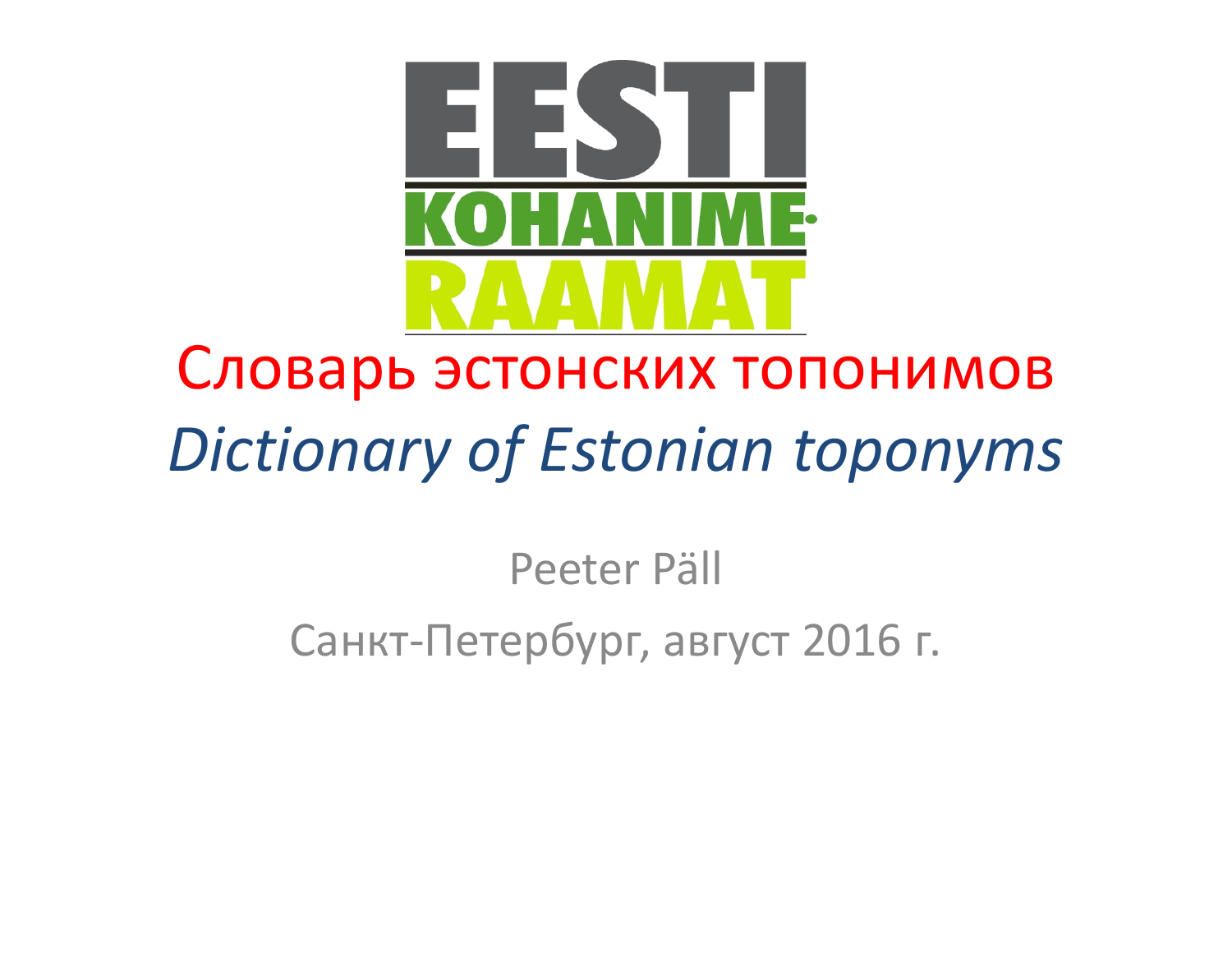### **Overview**

- Project length
	- $-$  officially 2009–2015, unofficially even longer
- Participants
	- –- Institute of the Estonian Language, Võru Institute, Estonian Literary Museum
	- $-$  // 30 Thack (11// campular 22 authors (1/2 compiled by Marja Kallasmaa), 2 editors
	- – $-$  6 reviewers
	- 3 map compilers
	- –3 illustration makers and editors
	- $-$  plus many others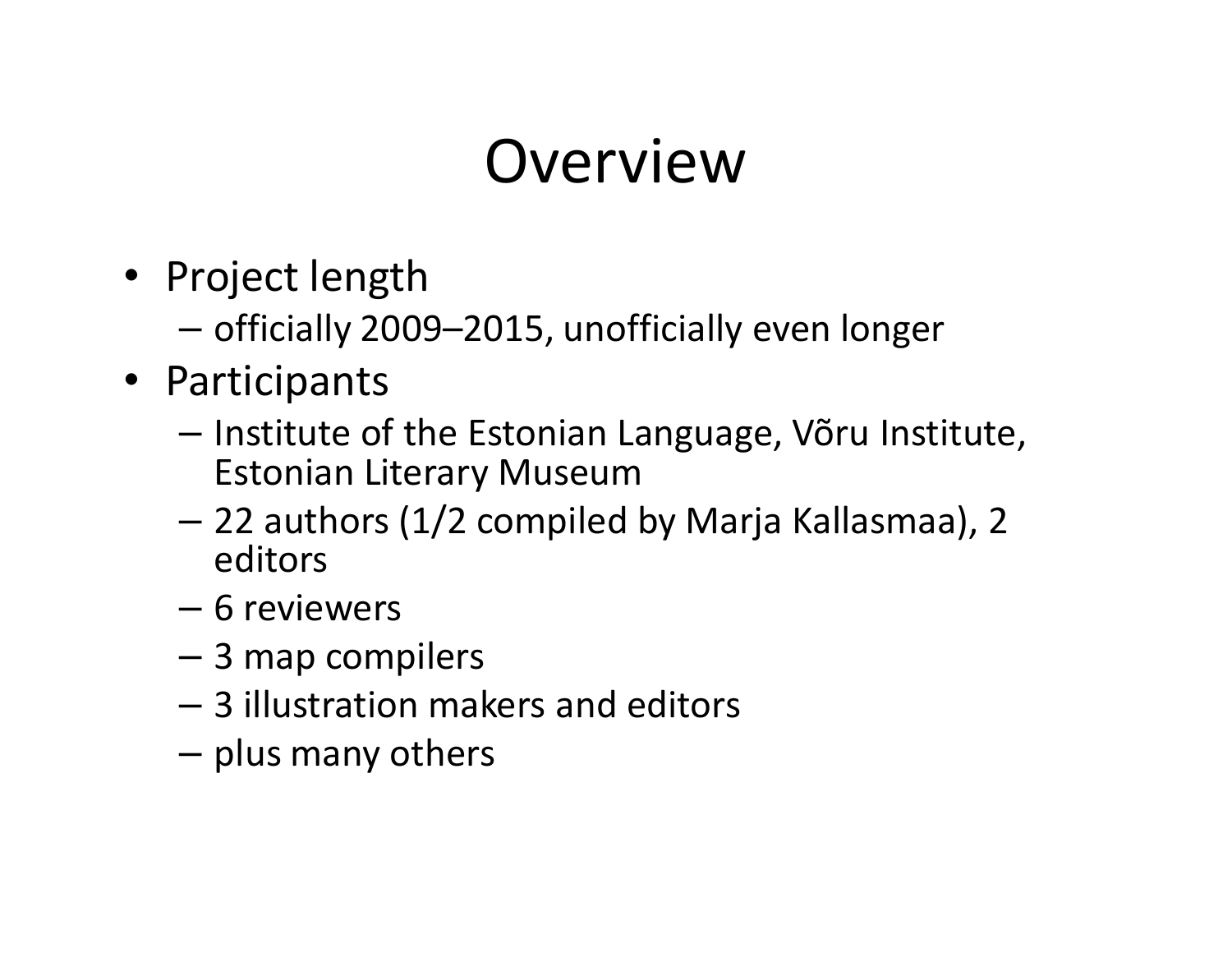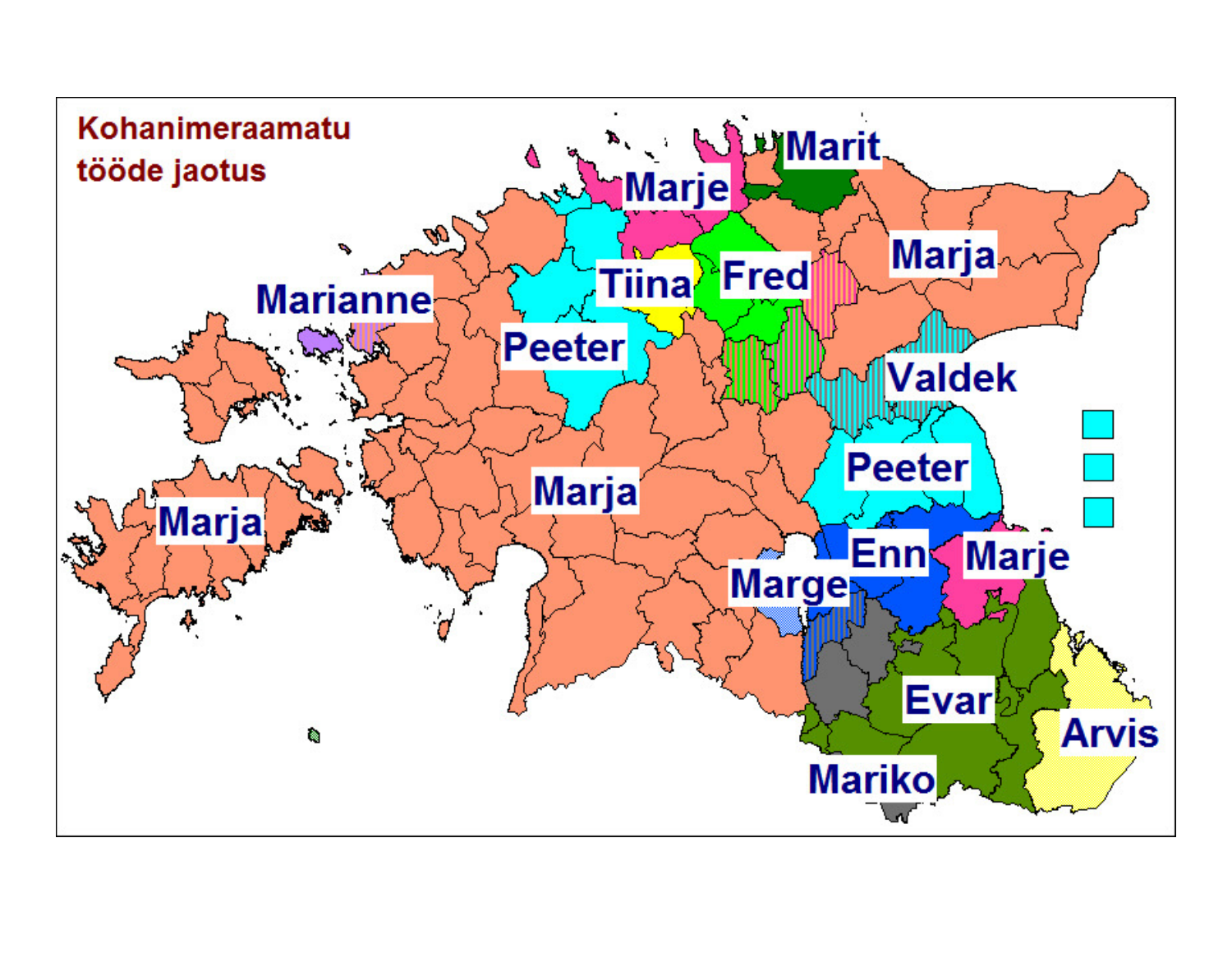#### Main content

- Name, pronunciation, locative case usage
- Local variants, earlier recordings of names
- Type of local feature, municipality, county, parish, estate
- Short history of the name/naming/place
- Explanation of the names' etymology, folklore
- Parts of villages, annexed villages
- Author, source and map reference
- Illustrations, names in sign language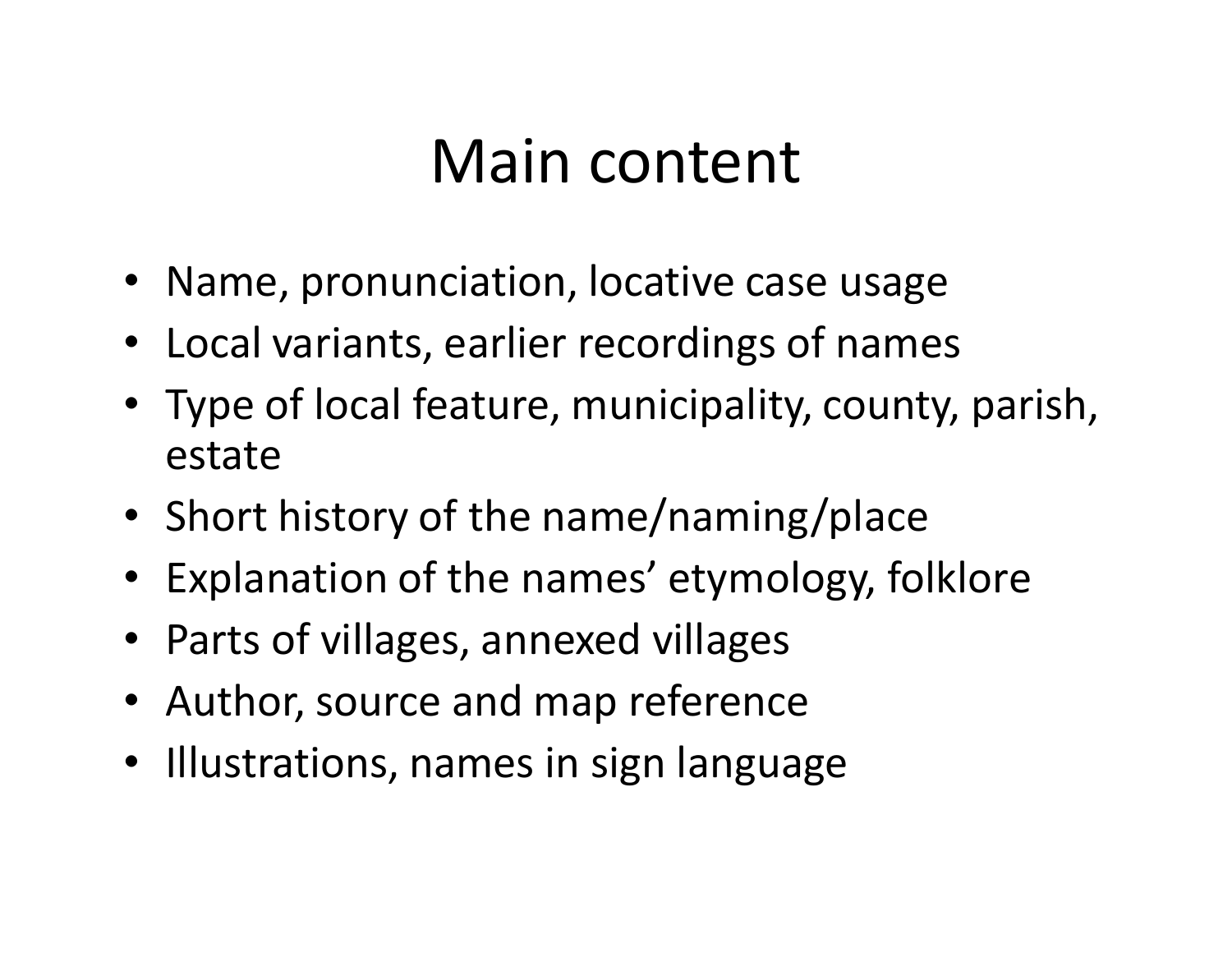### Some facts and statistics

- 6211 articles, 11,000 places mentioned
- 1112 pages, incl. 54 pages of maps
- 59 names in the sign language
- more than 150 illustrations
- index of name variants (more than 25,000)
- index of map names
- table of (historical) administrative unites
- introduction on place names' research, history of names for populated places and multilingual name variants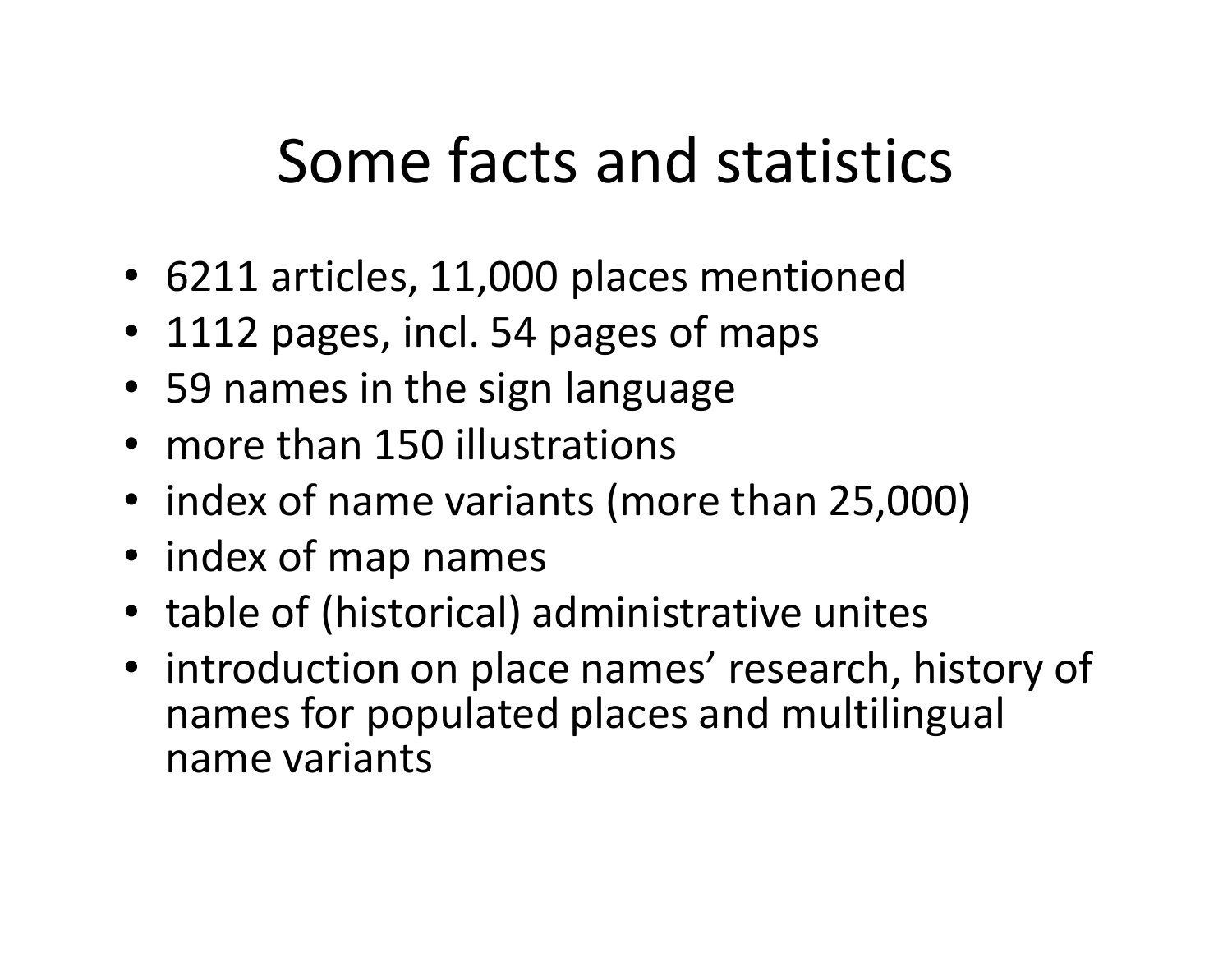# Origins of Estonian place names

- 51 % come from existing or obsolete appellatives (*Metsaküla, Kiviora*)
- 24 % originate in anthroponyms (both ancient and Christian: *Assaku, Jaani*)
- 12 % originate either in appellatives or anthroponyms (difficult to establish: *Edivere, Kiiu*)
- 12 % are of unknown origin (*Erra, Kõima, Kärde*)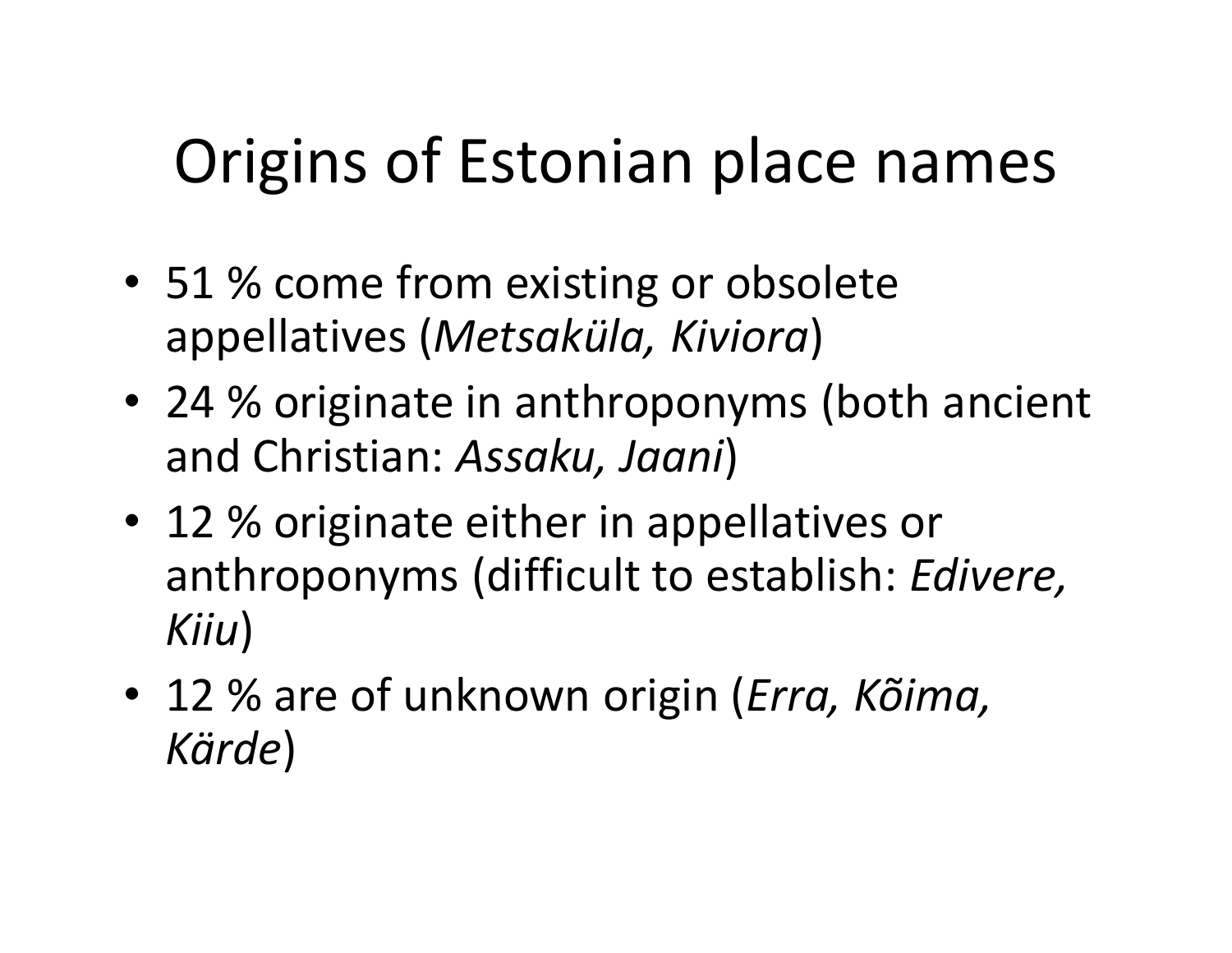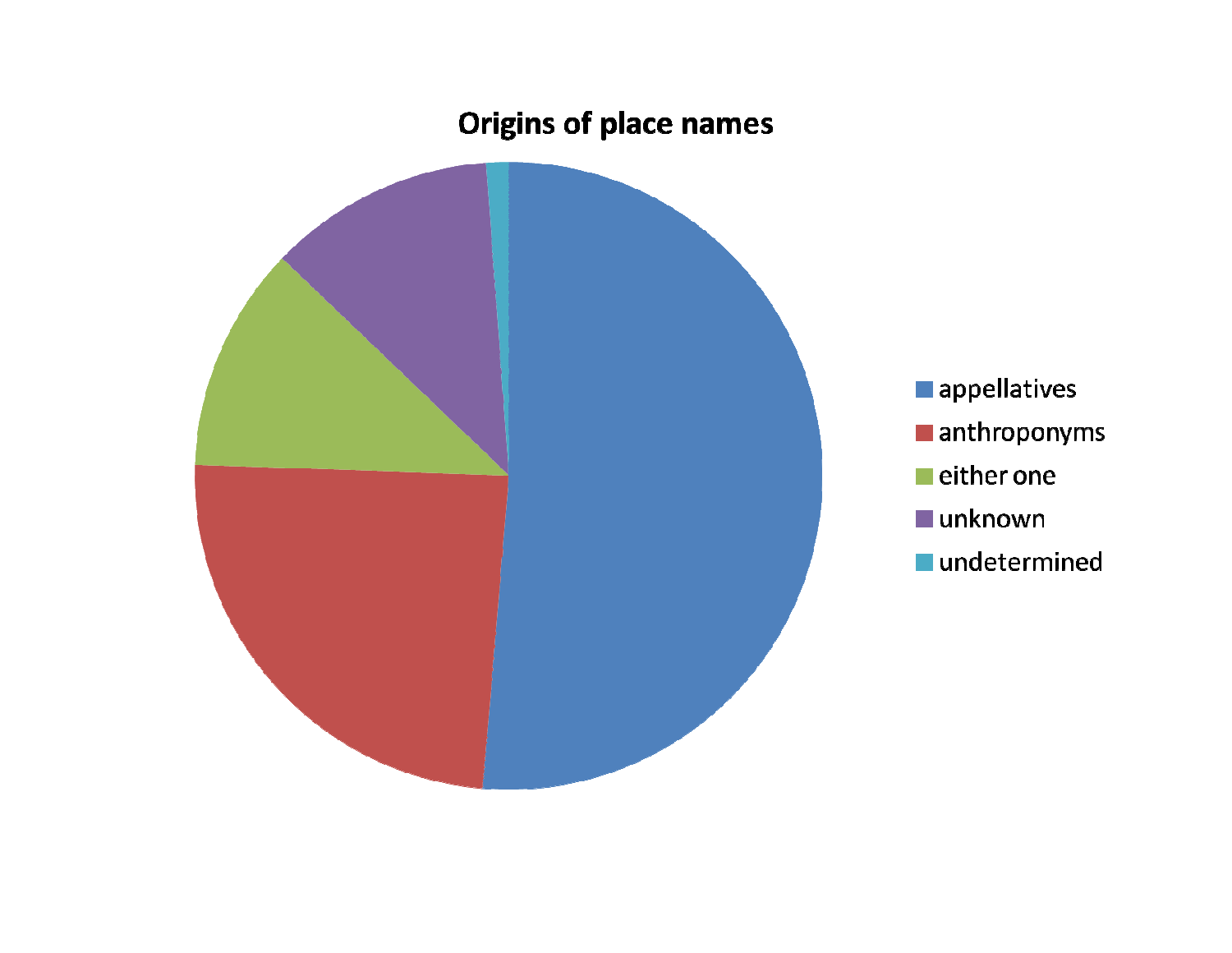### Names of appellative origin

- 93 % stem from Finno-Ugrian words or old loanwords
- 7 % are of foreign-language origin (Swedish, German, Russian, Latvian)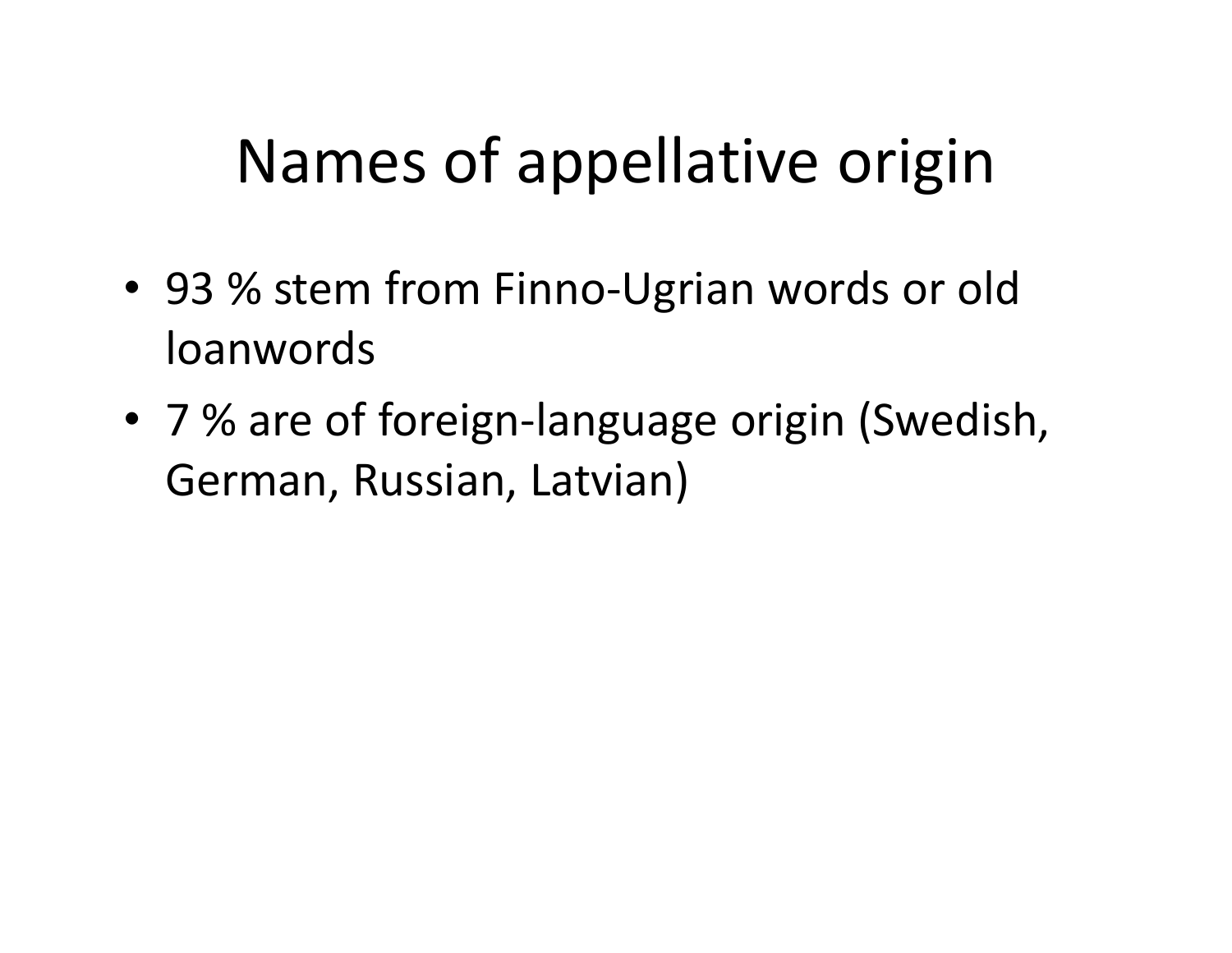## Names of anthroponymic origin

- 44 % originate in ancient anthroponyms
- 29 % originate in newer, Western Christian anthroponymy
- 7 % originate in German surnames
- 7 % originate in Slavic (Orthodox) personal names
- 13 % other origins or difficult to determine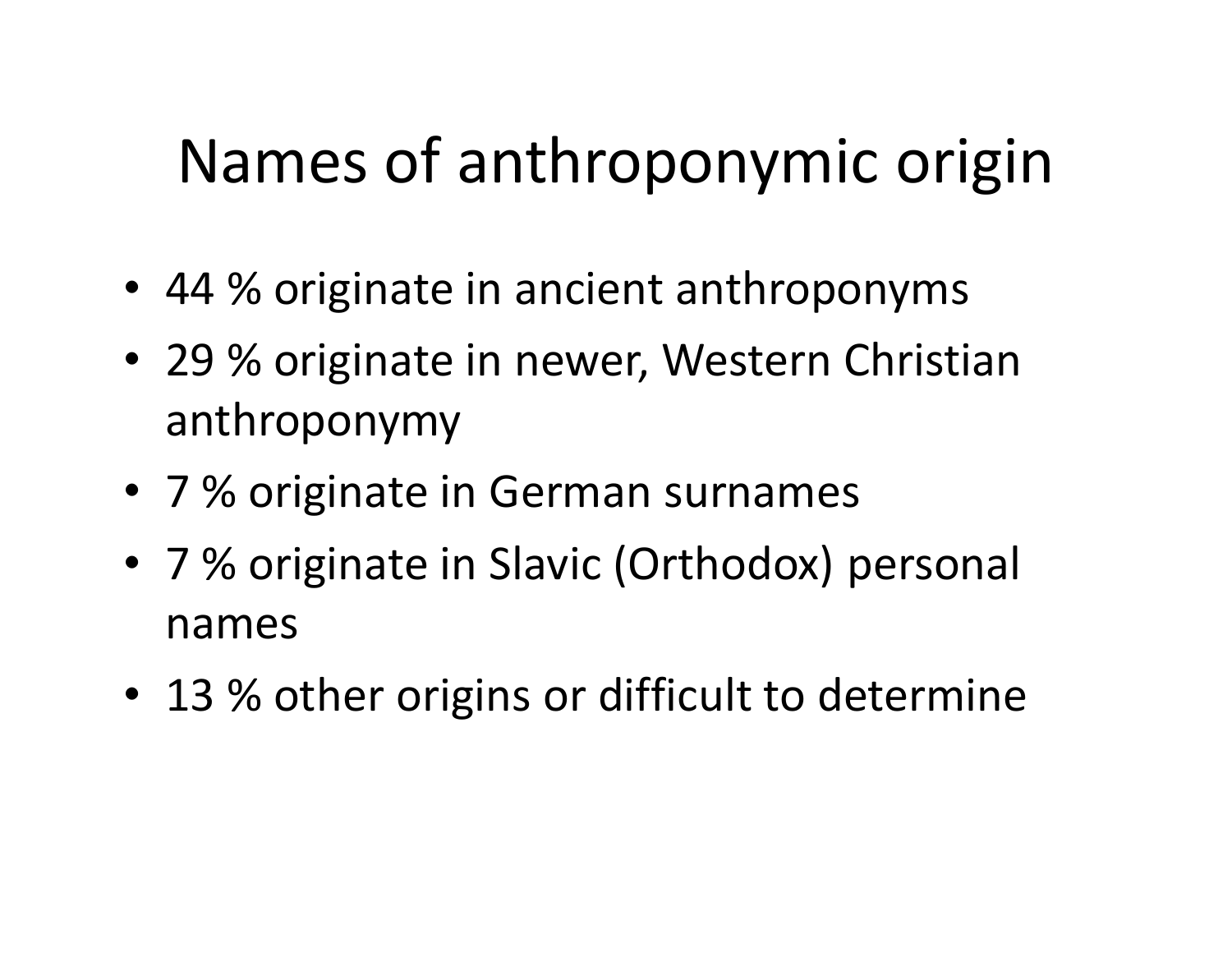